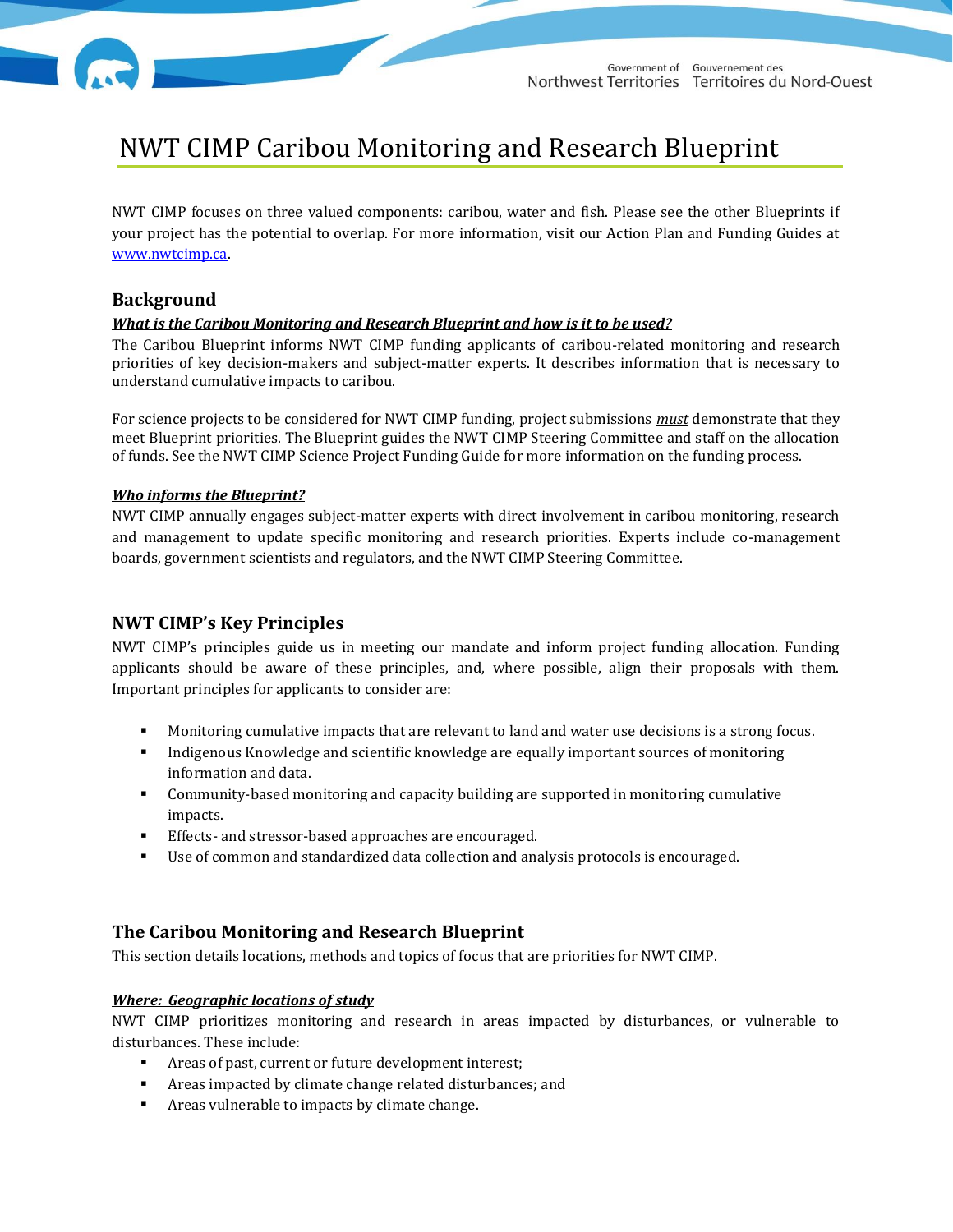## *How: Approach(es)*

NWT CIMP supports several monitoring and research approaches. These include:

- Synthesis and analysis of existing monitoring or research data;
- Collection and analysis of new data, using standardized methods where possible;
- Model development and/or implementation (e.g. empirical or physically-based models); and
- Collection and synthesis of Indigenous Knowledge.

## *What: Priorities*

NWT CIMP's priorities are summarized below in Tables 1 and 2. To be considered for funding, the project proposal *must* identify one or more priority areas *from each column* in Table 1 OR identify one or more priorities from Table 2.

## *Table 1: Boreal and Barren-ground caribou priority areas related to disturbances, factors of interest, and scales of study*

| Many of NWT CIMP priorities can be grouped according to the statement:<br>"The impact(s) of $\lceil$ disturbance(s) $\lceil$ on $\lceil$ caribou-related factor(s) $\lceil$ , at the scale of $\lceil$ scale(s) of study)."     |                                                                                                                                                                                                                                                                                                                                                                                                                                                                                                                                                                                                                                                                                                                                                              |                                                                                                                                              |
|---------------------------------------------------------------------------------------------------------------------------------------------------------------------------------------------------------------------------------|--------------------------------------------------------------------------------------------------------------------------------------------------------------------------------------------------------------------------------------------------------------------------------------------------------------------------------------------------------------------------------------------------------------------------------------------------------------------------------------------------------------------------------------------------------------------------------------------------------------------------------------------------------------------------------------------------------------------------------------------------------------|----------------------------------------------------------------------------------------------------------------------------------------------|
| <b>Disturbances</b><br>(identify one or more)                                                                                                                                                                                   | <b>Related factors</b><br>(identify one or more)                                                                                                                                                                                                                                                                                                                                                                                                                                                                                                                                                                                                                                                                                                             | <b>Scales of study</b><br>(identify one or more)                                                                                             |
| Human activities<br>(e.g. roads, oil and<br>gas, forestry,<br>mining, other<br>infrastructure)<br>Climate change-<br>related and/or<br>natural<br>disturbances (e.g.<br>vegetation<br>changes; fire<br>dynamics;<br>permafrost) | Caribou distribution and behaviour:<br>habitat selection, foraging and movement<br>diets, feeding rates, activity budgets,<br>$\bullet$<br>energetics<br>Population abundance and health:<br>mortality, pregnancy and recruitment rates,<br>$\bullet$<br>predator-prey dynamics<br>$\bullet$<br>insect abundance and harassment<br>pathogens and parasites<br>toxicology and contaminant loads<br>alternate prey population trends<br>$\bullet$<br>interactions with other species<br>٠<br>Range condition:<br>habitat/forage quality (vegetation<br>$\bullet$<br>distribution, productivity and phenology)<br>habitat supply/availability<br>(fragmentation/connectivity, rates of habitat<br>regeneration, etc.)<br>changes in important/preferred habitat | Temporal scale:<br>seasonal and annual<br>variability<br>long-term trends<br>Spatial scale:<br>annual range<br>seasonal range<br>local-scale |